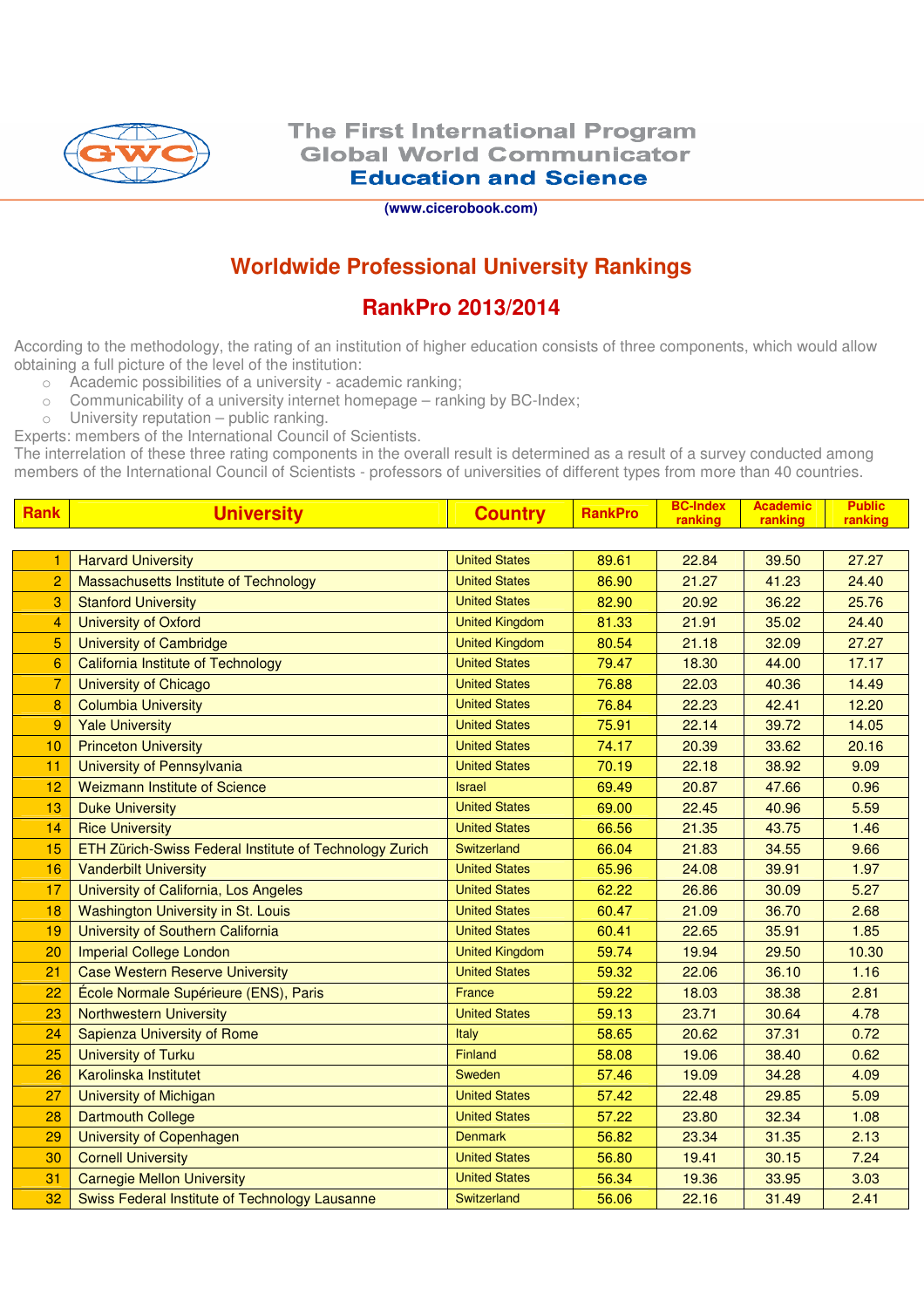| 33 | <b>Georgetown University</b>                            | <b>United States</b>     | 55.67 | 20.53 | 34.50 | 0.64 |
|----|---------------------------------------------------------|--------------------------|-------|-------|-------|------|
| 34 | <b>University of Rochester</b>                          | <b>United States</b>     | 55.41 | 18.55 | 35.60 | 1.26 |
| 35 | <b>Purdue University</b>                                | <b>United States</b>     | 55.19 | 24.15 | 29.35 | 1.69 |
| 36 | University of St. Gallen                                | Switzerland              | 55.12 | 21.02 | 33.82 | 0.28 |
| 37 | <b>University of Miami</b>                              | <b>United States</b>     | 55.08 | 21.21 | 33.15 | 0.72 |
| 38 | <b>University of Toronto</b>                            | Canada                   | 55.07 | 22.79 | 25.36 | 6.92 |
| 39 | <b>Tohoku University</b>                                | Japan                    | 54.82 | 21.09 | 32.76 | 0.97 |
| 40 | University of North Carolina at Chapel Hill             | <b>United States</b>     | 54.71 | 20.51 | 31.47 | 2.73 |
| 41 | <b>University of Maryland</b>                           | <b>United States</b>     | 54.46 | 24.69 | 28.34 | 1.43 |
| 42 | University of Washington                                | <b>United States</b>     | 54.27 | 22.54 | 28.68 | 3.05 |
| 43 | <b>Tokyo Medical and Dental University</b>              | Japan                    | 54.17 | 17.36 | 36.43 | 0.38 |
| 44 | University of Helsinki                                  | Finland                  | 54.17 | 22.36 | 29.99 | 1.82 |
| 45 | <b>University of Tokyo</b>                              | Japan                    | 54.12 | 13.73 | 34.37 | 6.02 |
| 46 | <b>Maastricht University</b>                            | <b>Netherlands</b>       | 54.06 | 22.28 | 30.81 | 0.97 |
| 47 | <b>National University of Singapore</b>                 | Singapore                | 53.86 | 23.26 | 28.16 | 2.44 |
| 48 | University of Edinburgh                                 | <b>United Kingdom</b>    | 53.84 | 18.66 | 30.97 | 4.21 |
| 49 | University of California, San Francisco                 | <b>United States</b>     | 53.79 | 19.82 | 29.97 | 4.00 |
| 50 | <b>Yonsei University</b>                                | <b>Republic of Korea</b> | 53.79 | 22.72 | 30.24 | 0.83 |
| 51 | <b>London School of Economics and Political Science</b> | <b>United Kingdom</b>    | 53.71 | 17.27 | 34.44 | 2.00 |
| 52 | <b>University of Essex</b>                              | <b>United Kingdom</b>    | 53.68 | 27.28 | 25.97 | 0.43 |
| 53 | <b>Eindhoven University of Technology</b>               | <b>Netherlands</b>       | 53.40 | 19.52 | 33.14 | 0.74 |
| 54 | <b>Yeshiva University</b>                               | <b>United States</b>     | 53.32 | 19.87 | 32.82 | 0.63 |
| 55 | <b>KU Leuven</b>                                        | <b>Belgium</b>           | 53.23 | 19.07 | 32.35 | 1.81 |
| 56 | <b>Southern Methodist University</b>                    | <b>United States</b>     | 53.19 | 22.81 | 30.08 | 0.30 |
| 57 | University of Wisconsin-Madison                         | <b>United States</b>     | 53.03 | 23.82 | 25.47 | 3.74 |
| 58 | <b>Technical University of Denmark</b>                  | <b>Denmark</b>           | 52.95 | 18.62 | 33.33 | 1.00 |
| 59 | University of Hong Kong                                 | Hong Kong, China         | 52.92 | 19.01 | 32.46 | 1.45 |
| 60 | University of Pittsburgh                                | <b>United States</b>     | 52.87 | 21.50 | 29.76 | 1.61 |
| 61 | <b>Lomonosov Moscow State University</b>                | Russia                   | 52.70 | 19.80 | 31.16 | 1.74 |
| 62 | <b>University of Virginia</b>                           | <b>United States</b>     | 52.61 | 20.06 | 31.37 | 1.18 |
| 63 | <b>RWTH Aachen University</b>                           | Germany                  | 52.59 | 18.58 | 32.88 | 1.13 |
| 64 | University of Iowa                                      | <b>United States</b>     | 52.58 | 20.28 | 31.52 | 0.78 |
| 65 | <b>University of Utah</b>                               | <b>United States</b>     | 52.56 | 24.00 | 27.81 | 0.75 |
| 66 | <b>Boston University</b>                                | <b>United States</b>     | 52.55 | 19.28 | 31.41 | 1.86 |
| 67 | Georgia Institute of Technology                         | <b>United States</b>     | 52.45 | 20.73 | 30.09 | 1.63 |
| 68 | University of Cincinnati                                | <b>United States</b>     | 52.36 | 21.27 | 30.66 | 0.43 |
| 69 | <b>Tokyo Institute of Technology</b>                    | Japan                    | 52.24 | 20.10 | 30.72 | 1.42 |
| 70 | Virginia Polytechnic Institute and State University     | <b>United States</b>     | 52.07 | 25.22 | 26.23 | 0.62 |
| 71 | <b>University of Victoria</b>                           | Canada                   | 51.97 | 26.13 | 25.31 | 0.53 |
| 72 | <b>Free University of Berlin</b>                        | Germany                  | 51.95 | 20.25 | 29.94 | 1.76 |
| 73 | Ecole Polytechnique ParisTech                           | France                   | 51.89 | 22.60 | 27.99 | 1.30 |
| 74 | <b>University of Melbourne</b>                          | <b>Australia</b>         | 51.79 | 18.23 | 29.70 | 3.86 |
| 75 | <b>Tulane University</b>                                | <b>United States</b>     | 51.78 | 20.79 | 30.54 | 0.45 |
| 76 | <b>Chalmers University of Technology</b>                | Sweden                   | 51.69 | 15.97 | 35.10 | 0.62 |
| 77 | <b>Kyoto University</b>                                 | Japan                    | 51.59 | 15.97 | 31.62 | 4.00 |
| 78 | <b>University of Georgia</b>                            | <b>United States</b>     | 51.59 | 24.30 | 26.77 | 0.52 |
| 79 | <b>University of Kentucky</b>                           | <b>United States</b>     | 51.45 | 22.39 | 28.56 | 0.50 |
| 80 | <b>University of Bristol</b>                            | <b>United Kingdom</b>    | 51.42 | 20.47 | 28.62 | 2.33 |
| 81 | <b>Michigan State University</b>                        | <b>United States</b>     | 51.23 | 23.64 | 26.48 | 1.11 |
| 82 | <b>University of Warwick</b>                            | <b>United Kingdom</b>    | 51.18 | 21.06 | 28.93 | 1.19 |
| 83 | <b>Tufts University</b>                                 | <b>United States</b>     | 51.12 | 18.10 | 31.96 | 1.06 |
| 84 | University of California, Irvine                        | <b>United States</b>     | 51.10 | 20.89 | 28.83 | 1.38 |
| 85 | <b>Mines ParisTech</b>                                  | France                   | 51.00 | 16.05 | 34.47 | 0.48 |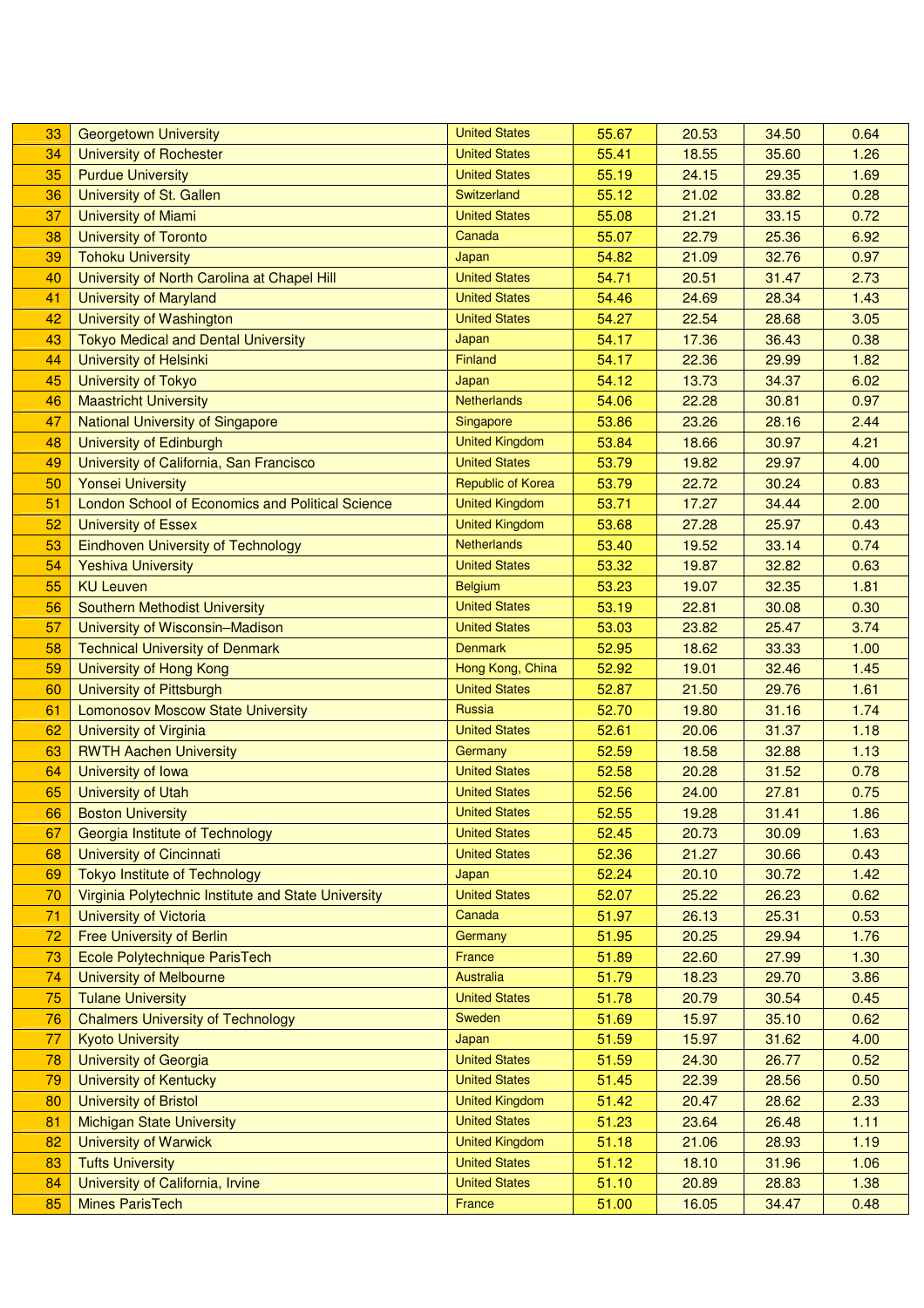| 86  | <b>Ohio State University</b>                         | <b>United States</b>  | 50.85 | 20.60 | 28.65 | 1.60 |
|-----|------------------------------------------------------|-----------------------|-------|-------|-------|------|
| 87  | <b>University of Delaware</b>                        | <b>United States</b>  | 50.78 | 26.63 | 23.62 | 0.53 |
| 88  | <b>University of Sheffield</b>                       | <b>United Kingdom</b> | 50.51 | 19.99 | 29.21 | 1.31 |
| 89  | <b>University of Leicester</b>                       | <b>United Kingdom</b> | 50.46 | 21.36 | 28.37 | 0.73 |
| 90  | <b>Osaka University</b>                              | Japan                 | 50.45 | 18.35 | 30.50 | 1.60 |
| 91  | Pierre and Marie Curie University - Paris 6          | France                | 50.45 | 24.74 | 23.73 | 1.98 |
| 92  | University of Illinois at Chicago                    | <b>United States</b>  | 50.41 | 21.20 | 28.53 | 0.68 |
| 93  | Friedrich-Alexander University of Erlangen-Nuremberg | Germany               | 50.40 | 17.88 | 31.89 | 0.63 |
| 94  | <b>Lund University</b>                               | Sweden                | 50.31 | 22.56 | 26.07 | 1.68 |
| 95  | <b>York University</b>                               | Canada                | 50.22 | 22.55 | 27.28 | 0.39 |
| 96  | University of California, Davis                      | <b>United States</b>  | 50.08 | 23.52 | 24.34 | 2.22 |
| 97  | <b>McMaster University</b>                           | Canada                | 50.03 | 24.82 | 23.82 | 1.39 |
| 98  | <b>Nanyang Technological University</b>              | Singapore             | 50.01 | 23.15 | 25.86 | 1.00 |
| 99  | <b>Tsinghua University</b>                           | China                 | 49.88 | 16.42 | 31.89 | 1.57 |
| 100 | <b>Boston College</b>                                | <b>United States</b>  | 49.85 | 19.86 | 29.50 | 0.49 |
| 101 | <b>Chinese University of Hong Kong</b>               | Hong Kong, China      | 49.78 | 20.82 | 27.53 | 1.43 |
| 102 | <b>Keele University</b>                              | <b>United Kingdom</b> | 49.78 | 23.89 | 25.58 | 0.31 |
| 103 | Xi'an Jiao Tong University                           | China                 | 49.76 | 20.80 | 28.48 | 0.48 |
| 104 | <b>Tilburg University</b>                            | <b>Netherlands</b>    | 49.73 | 20.72 | 28.70 | 0.31 |
| 105 | <b>Monash University</b>                             | Australia             | 49.65 | 20.83 | 27.23 | 1.59 |
| 106 | <b>Syracuse University</b>                           | <b>United States</b>  | 49.55 | 22.96 | 26.26 | 0.33 |
| 107 | <b>University of Alberta</b>                         | Canada                | 49.55 | 21.24 | 26.97 | 1.34 |
| 108 | <b>University of Nottingham</b>                      | <b>United Kingdom</b> | 49.52 | 20.91 | 27.18 | 1.43 |
| 109 | University of California, Berkeley                   | <b>United States</b>  | 49.51 | 24.65 | 16.87 | 7.99 |
| 110 | <b>University of Minnesota</b>                       | <b>United States</b>  | 49.50 | 20.73 | 26.85 | 1.92 |
| 111 | <b>Newcastle University</b>                          | <b>United Kingdom</b> | 49.44 | 20.61 | 28.05 | 0.78 |
| 112 | <b>Johns Hopkins University</b>                      | <b>United States</b>  | 49.26 | 24.51 | 16.89 | 7.86 |
| 113 | <b>Nagoya University</b>                             | Japan                 | 49.23 | 19.09 | 28.62 | 1.52 |
| 114 | <b>Hokkaido University</b>                           | Japan                 | 49.20 | 18.27 | 29.67 | 1.26 |
| 115 | Ecole Normale Supérieure de Lyon                     | France                | 49.16 | 20.73 | 27.80 | 0.63 |
| 116 | <b>University of Manchester</b>                      | <b>United Kingdom</b> | 49.16 | 18.16 | 27.69 | 3.31 |
| 117 | <b>Colorado State University</b>                     | <b>United States</b>  | 49.04 | 23.92 | 24.62 | 0.50 |
| 118 | <b>University at Buffalo</b>                         | <b>United States</b>  | 49.01 | 21.10 | 27.32 | 0.59 |
| 119 | <b>Pennsylvania State University</b>                 | <b>United States</b>  | 48.95 | 22.34 | 24.67 | 1.94 |
| 120 | <b>McGill University</b>                             | Canada                | 48.94 | 21.80 | 23.18 | 3.96 |
| 121 | University of Illinois at Urbana-Champaign           | <b>United States</b>  | 48.90 | 19.14 | 26.73 | 3.03 |
| 122 | Hong Kong Polytechnic University                     | Hong Kong, China      | 48.88 | 24.64 | 23.56 | 0.68 |
| 123 | <b>University College London</b>                     | <b>United Kingdom</b> | 48.85 | 17.40 | 22.18 | 9.27 |
| 124 | University of East Anglia                            | <b>United Kingdom</b> | 48.85 | 20.17 | 28.00 | 0.68 |
| 125 | <b>University of Liège</b>                           | <b>Belgium</b>        | 48.84 | 26.22 | 22.09 | 0.53 |
| 126 | <b>Wuhan University</b>                              | China                 | 48.82 | 22.20 | 26.22 | 0.40 |
| 127 | <b>Humboldt University of Berlin</b>                 | Germany               | 48.78 | 18.67 | 28.58 | 1.53 |
| 128 | <b>Swedish University of Agricultural Sciences</b>   | Sweden                | 48.78 | 20.35 | 27.97 | 0.46 |
| 129 | <b>University of Tartu</b>                           | Estonia               | 48.69 | 20.58 | 27.76 | 0.35 |
| 130 | Indian Institute of Technology Madras                | India                 | 48.66 | 22.46 | 25.83 | 0.37 |
| 131 | <b>University of Oslo</b>                            | Norway                | 48.60 | 21.11 | 26.15 | 1.34 |
| 132 | University of Massachusetts Boston                   | <b>United States</b>  | 48.50 | 20.71 | 27.03 | 0.76 |
| 133 | <b>Brandeis University</b>                           | <b>United States</b>  | 48.43 | 22.51 | 25.32 | 0.60 |
| 134 | Georg-August-University of Göttingen                 | Germany               | 48.43 | 21.63 | 25.48 | 1.32 |
| 135 | Sungkyunkwan University                              | Republic of Korea     | 48.38 | 19.57 | 28.08 | 0.73 |
| 136 | <b>Zhejiang University</b>                           | China                 | 48.38 | 17.47 | 30.13 | 0.78 |
| 137 | <b>University of Queensland</b>                      | Australia             | 48.36 | 20.01 | 25.96 | 2.39 |
| 138 | <b>Tallinn University of Technology</b>              | Estonia               | 48.25 | 20.42 | 27.56 | 0.27 |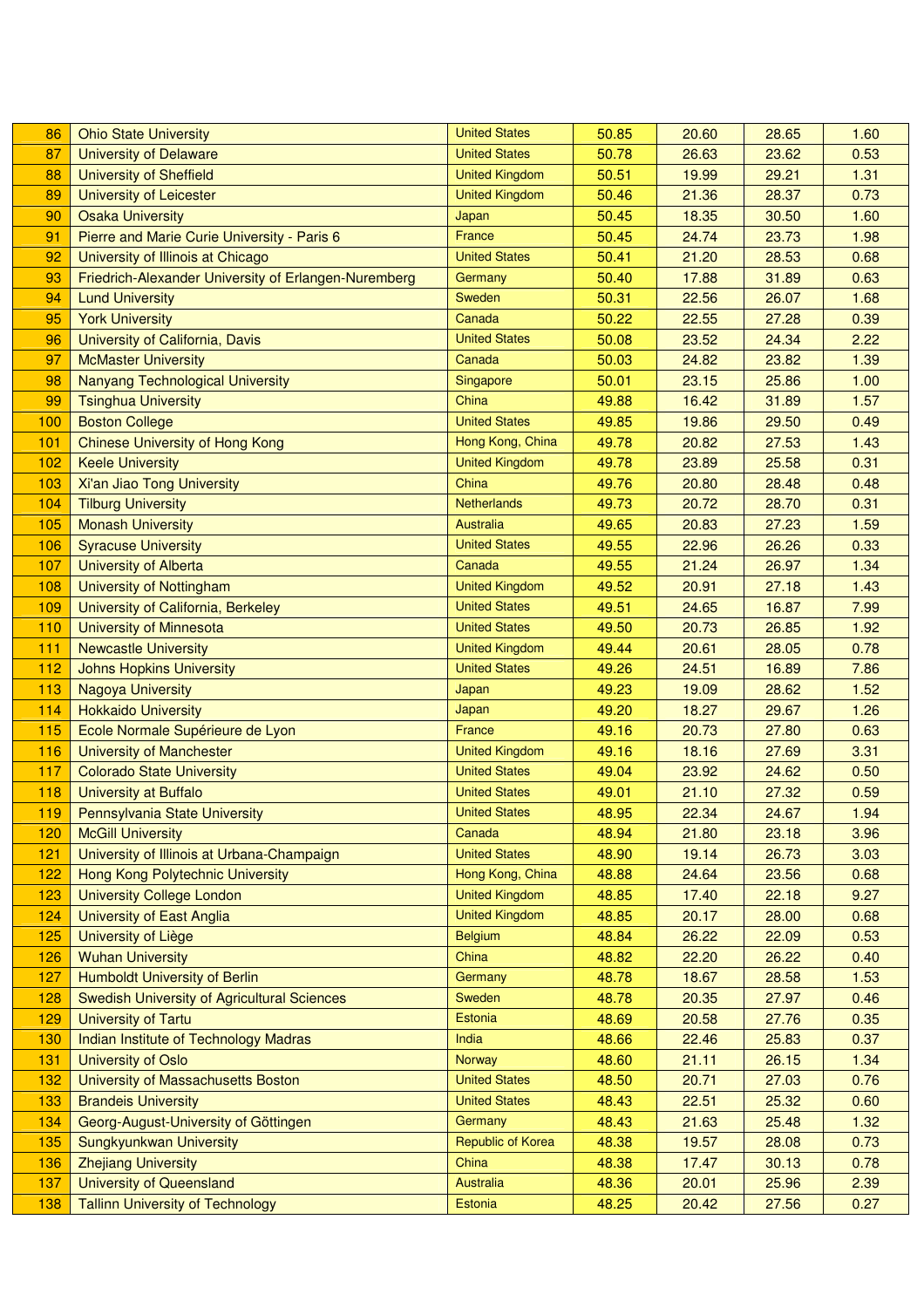| 139 | <b>Wayne State University</b>                     | <b>United States</b>  | 48.20 | 19.01 | 28.85 | 0.34 |
|-----|---------------------------------------------------|-----------------------|-------|-------|-------|------|
| 140 | <b>Delft University of Technology</b>             | Netherlands           | 48.15 | 20.69 | 26.36 | 1.10 |
| 141 | <b>University of Groningen</b>                    | <b>Netherlands</b>    | 47.99 | 22.37 | 24.02 | 1.60 |
| 142 | <b>Texas A&amp;M University</b>                   | <b>United States</b>  | 47.90 | 23.10 | 23.88 | 0.92 |
| 143 | <b>University of British Columbia</b>             | Canada                | 47.88 | 17.13 | 26.92 | 3.83 |
| 144 | <b>University of Glasgow</b>                      | <b>United Kingdom</b> | 47.78 | 18.00 | 28.45 | 1.33 |
| 145 | <b>Iowa State University</b>                      | <b>United States</b>  | 47.68 | 22.70 | 24.39 | 0.59 |
| 146 | <b>University of Kansas</b>                       | <b>United States</b>  | 47.66 | 18.88 | 28.32 | 0.46 |
| 147 | Indian Institute of Technology Kharagpur          | India                 | 47.65 | 19.71 | 27.61 | 0.33 |
| 148 | <b>University of Calgary</b>                      | Canada                | 47.60 | 24.10 | 22.83 | 0.67 |
| 149 | <b>Radboud University Nijmegen</b>                | <b>Netherlands</b>    | 47.57 | 19.84 | 26.58 | 1.15 |
| 150 | <b>University of Connecticut</b>                  | <b>United States</b>  | 47.54 | 20.03 | 27.05 | 0.46 |
| 151 | <b>Dalhousie University</b>                       | Canada                | 47.49 | 19.88 | 27.01 | 0.60 |
| 152 | University of South Florida                       | <b>United States</b>  | 47.28 | 20.53 | 26.37 | 0.38 |
| 153 | <b>University of Freiburg</b>                     | Germany               | 47.22 | 21.44 | 24.46 | 1.32 |
| 154 | University of Science and Technology of China     | China                 | 47.19 | 17.96 | 28.49 | 0.74 |
| 155 | Karlsruhe Institute of Technology (KIT)           | Germany               | 47.18 | 18.15 | 27.86 | 1.17 |
| 156 | <b>University College Dublin</b>                  | <b>Ireland</b>        | 47.18 | 23.23 | 23.27 | 0.68 |
| 157 | <b>University of Stuttgart</b>                    | Germany               | 47.18 | 16.98 | 29.53 | 0.67 |
| 158 | <b>Western University</b>                         | Canada                | 47.18 | 24.59 | 21.93 | 0.66 |
| 159 | <b>Clemson University</b>                         | <b>United States</b>  | 47.17 | 22.13 | 24.73 | 0.31 |
| 160 | <b>North Carolina State University</b>            | <b>United States</b>  | 46.98 | 20.11 | 26.27 | 0.60 |
| 161 | University of Paris Dauphine (Paris 9)            | France                | 46.98 | 17.33 | 29.25 | 0.40 |
| 162 | <b>Charles University in Prague</b>               | <b>Czech Republic</b> | 46.93 | 17.94 | 28.42 | 0.57 |
| 163 | University of Texas at Austin                     | <b>United States</b>  | 46.92 | 18.01 | 26.44 | 2.47 |
| 164 | <b>University of Tuebingen</b>                    | Germany               | 46.90 | 22.87 | 22.98 | 1.05 |
| 165 | <b>University of Amsterdam</b>                    | <b>Netherlands</b>    | 46.87 | 19.58 | 25.57 | 1.72 |
| 166 | <b>University of Surrey</b>                       | <b>United Kingdom</b> | 46.84 | 24.44 | 21.99 | 0.41 |
| 167 | <b>Temple University</b>                          | <b>United States</b>  | 46.82 | 23.03 | 23.38 | 0.41 |
| 168 | <b>Queen's University</b>                         | Canada                | 46.77 | 21.17 | 24.90 | 0.70 |
| 169 | <b>University of Adelaide</b>                     | Australia             | 46.77 | 23.36 | 22.60 | 0.81 |
| 170 | <b>University of Coimbra</b>                      | Portugal              | 46.70 | 17.42 | 28.83 | 0.45 |
| 171 | <b>Brown University</b>                           | <b>United States</b>  | 46.65 | 16.97 | 27.06 | 2.62 |
| 172 | Rutgers, the State University of New Jersey       | <b>United States</b>  | 46.63 | 22.63 | 23.05 | 0.95 |
| 173 | <b>Technical University Darmstadt</b>             | Germany               | 46.61 | 15.48 | 28.93 | 2.20 |
| 174 | University of Oulu                                | <b>Finland</b>        | 46.41 | 20.85 | 24.99 | 0.57 |
| 175 | <b>Aarhus University</b>                          | <b>Denmark</b>        | 46.37 | 15.74 | 29.03 | 1.60 |
| 176 | <b>Kobe University</b>                            | Japan                 | 46.33 | 19.31 | 26.61 | 0.41 |
| 177 | <b>Kyushu University</b>                          | Japan                 | 46.31 | 16.36 | 28.84 | 1.11 |
| 178 | <b>University of Latvia</b>                       | Latvia                | 46.26 | 20.44 | 25.67 | 0.15 |
| 179 | <b>Tel Aviv University</b>                        | <b>Israel</b>         | 46.24 | 23.60 | 21.75 | 0.89 |
| 180 | <b>Autonomous University of Barcelona</b>         | Spain                 | 46.19 | 21.25 | 24.23 | 0.71 |
| 181 | <b>University College Cork</b>                    | Ireland               | 46.17 | 22.72 | 22.83 | 0.62 |
| 182 | <b>University of Sydney</b>                       | <b>Australia</b>      | 46.13 | 21.48 | 22.45 | 2.20 |
| 183 | <b>Leiden University</b>                          | <b>Netherlands</b>    | 46.06 | 17.96 | 25.96 | 2.14 |
| 184 | <b>Brunel University</b>                          | <b>United Kingdom</b> | 45.99 | 19.70 | 25.77 | 0.52 |
| 185 | <b>Sun Yat-sen University</b>                     | China                 | 45.94 | 20.90 | 24.67 | 0.37 |
| 186 | <b>Florida State University</b>                   | <b>United States</b>  | 45.91 | 22.15 | 23.26 | 0.50 |
| 187 | Trinity College Dublin (The University of Dublin) | Ireland               | 45.91 | 19.63 | 25.18 | 1.10 |
| 188 | Ben-Gurion University of the Negev                | <b>Israel</b>         | 45.87 | 18.21 | 27.32 | 0.34 |
| 189 | Medical University of South Carolina              | <b>United States</b>  | 45.73 | 15.76 | 29.73 | 0.24 |
| 190 | <b>University of Arizona</b>                      | <b>United States</b>  | 45.73 | 19.67 | 25.15 | 0.91 |
| 191 | <b>Heriot-Watt University</b>                     | <b>United Kingdom</b> | 45.67 | 19.14 | 26.20 | 0.33 |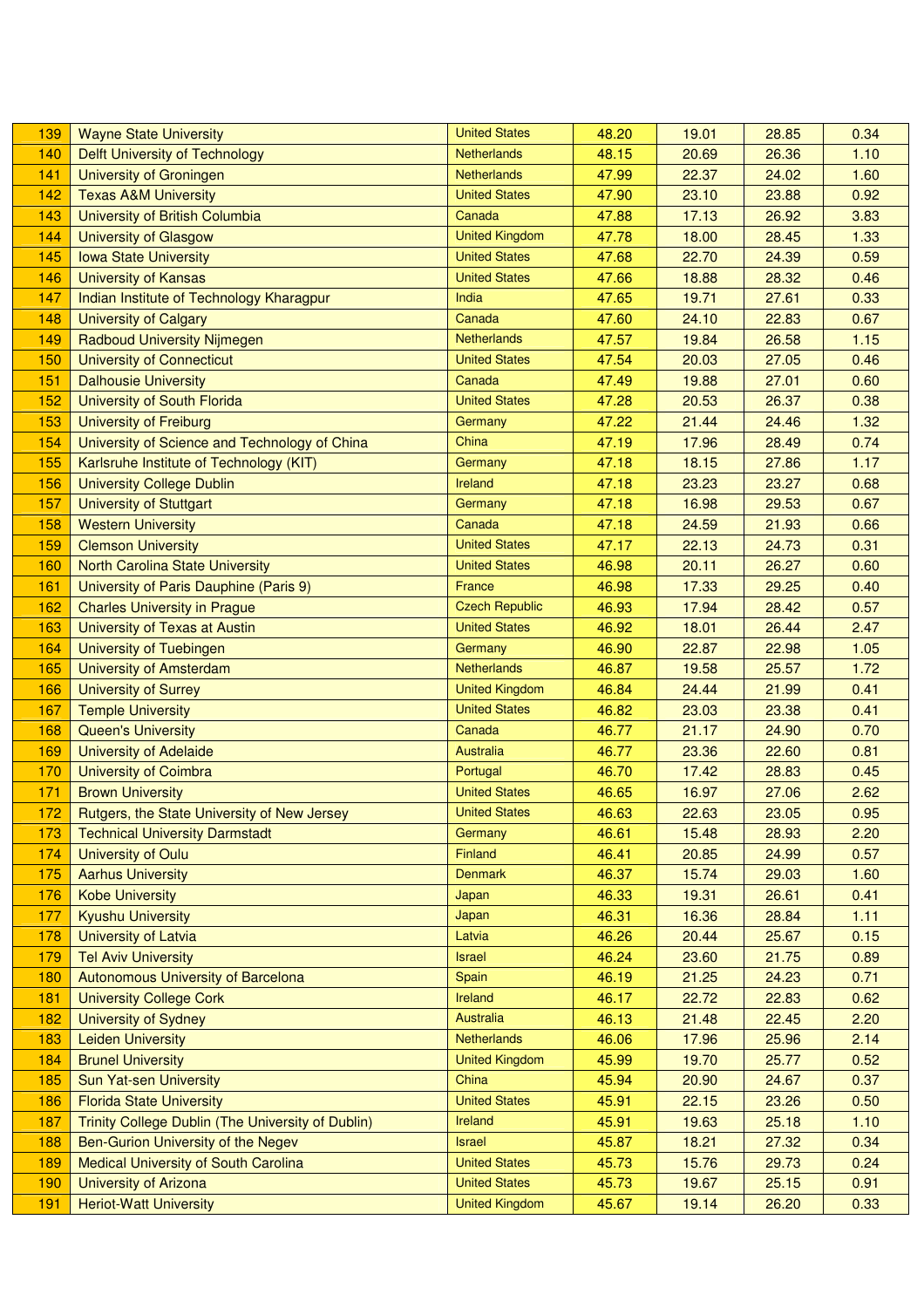| 192 | Polytechnic University of Milan                    | Italy                    | 45.62 | 21.90 | 23.35 | 0.37 |
|-----|----------------------------------------------------|--------------------------|-------|-------|-------|------|
| 193 | <b>James Cook University</b>                       | <b>Australia</b>         | 45.51 | 17.79 | 27.39 | 0.33 |
| 194 | <b>Erasmus University Rotterdam</b>                | Netherlands              | 45.44 | 24.08 | 20.03 | 1.33 |
| 195 | University of the Witwatersrand                    | <b>South Africa</b>      | 45.43 | 23.51 | 21.42 | 0.50 |
| 196 | <b>University of Duesseldorf</b>                   | Germany                  | 45.29 | 21.03 | 23.75 | 0.51 |
| 197 | Korea Advanced Institute of Science and Technology | Republic of Korea        | 45.26 | 19.04 | 24.96 | 1.26 |
| 198 | <b>Washington State University</b>                 | <b>United States</b>     | 45.19 | 18.97 | 25.80 | 0.42 |
| 199 | <b>Ruhr University Bochum</b>                      | Germany                  | 45.17 | 21.54 | 23.21 | 0.42 |
| 200 | <b>Loughborough University</b>                     | <b>United Kingdom</b>    | 45.03 | 19.53 | 25.13 | 0.37 |
| 201 | <b>Kaunas University of Technology</b>             | Lithuania                | 45.00 | 18.59 | 26.10 | 0.31 |
| 202 | <b>University of Hamburg</b>                       | Germany                  | 44.89 | 22.71 | 21.23 | 0.95 |
| 203 | Norwegian University of Science and Technology     | <b>Norway</b>            | 44.83 | 21.06 | 23.08 | 0.69 |
| 204 | Florida Institute of Technology                    | <b>United States</b>     | 44.81 | 23.05 | 21.39 | 0.37 |
| 205 | <b>Macquarie University</b>                        | <b>Australia</b>         | 44.64 | 23.67 | 20.40 | 0.57 |
| 206 | University of Otago                                | <b>New Zealand</b>       | 44.58 | 19.26 | 24.57 | 0.75 |
| 207 | <b>University of Paris Sud</b>                     | France                   | 44.58 | 17.15 | 25.96 | 1.47 |
| 208 | <b>Seoul National University</b>                   | <b>Republic of Korea</b> | 44.54 | 20.96 | 21.32 | 2.26 |
| 209 | <b>University of Zurich</b>                        | Switzerland              | 44.52 | 18.23 | 24.01 | 2.28 |
| 210 | Boğaziçi University                                | <b>Turkey</b>            | 44.25 | 19.16 | 24.57 | 0.52 |
| 211 | National Research Tomsk Polytechnic University     | Russia                   | 44.25 | 19.04 | 24.84 | 0.37 |
| 212 | <b>Heidelberg University</b>                       | Germany                  | 44.08 | 17.52 | 23.96 | 2.60 |
| 213 | <b>Korea University</b>                            | <b>Republic of Korea</b> | 44.07 | 16.46 | 26.96 | 0.65 |
| 214 | Shanghai Jiao Tong University                      | China                    | 44.06 | 21.58 | 21.34 | 1.14 |
| 215 | <b>KTH Royal Institute of Technology</b>           | Sweden                   | 44.05 | 19.92 | 23.30 | 0.83 |
| 216 | <b>University of Tennessee</b>                     | <b>United States</b>     | 44.02 | 18.57 | 24.93 | 0.52 |
| 217 | <b>Novosibirsk State University</b>                | Russia                   | 43.98 | 15.98 | 27.35 | 0.65 |
| 218 | <b>University of Campinas</b>                      | <b>Brazil</b>            | 43.89 | 13.67 | 29.70 | 0.52 |
| 219 | <b>University of Tampere</b>                       | Finland                  | 43.88 | 16.03 | 27.54 | 0.31 |
| 220 | <b>Concordia University</b>                        | Canada                   | 43.86 | 23.31 | 20.19 | 0.36 |
| 221 | King's College London                              | <b>United Kingdom</b>    | 43.86 | 22.52 | 17.96 | 3.38 |
| 222 | <b>University of Stirling</b>                      | <b>United Kingdom</b>    | 43.85 | 20.03 | 23.52 | 0.30 |
| 223 | <b>Middle East Technical University</b>            | <b>Turkey</b>            | 43.76 | 25.97 | 17.25 | 0.54 |
| 224 | <b>University of Auckland</b>                      | <b>New Zealand</b>       | 43.75 | 20.75 | 22.11 | 0.89 |
| 225 | <b>Belarusian National Technical University</b>    | <b>Belarus</b>           | 43.69 | 20.61 | 22.98 | 0.10 |
| 226 | <b>University of Ottawa</b>                        | Canada                   | 43.68 | 22.09 | 20.89 | 0.70 |
| 227 | <b>Technion-Israel Institute of Technology</b>     | <b>Israel</b>            | 43.62 | 20.41 | 22.21 | 1.00 |
| 228 | Leibniz University of Hannover                     | Germany                  | 43.57 | 21.34 | 21.73 | 0.50 |
| 229 | <b>Masaryk University</b>                          | <b>Czech Republic</b>    | 43.54 | 17.94 | 25.40 | 0.20 |
| 230 | <b>Vrije University Brussel</b>                    | <b>Belgium</b>           | 43.47 | 21.01 | 21.87 | 0.59 |
| 231 | <b>Massey University</b>                           | <b>New Zealand</b>       | 43.44 | 22.13 | 20.91 | 0.40 |
| 232 | <b>Australian National University</b>              | Australia                | 43.39 | 13.70 | 26.45 | 3.24 |
| 233 | Indian Institute of Technology Bombay              | India                    | 43.35 | 21.70 | 21.18 | 0.47 |
| 234 | <b>Tokyo Metropolitan University</b>               | Japan                    | 43.34 | 14.72 | 28.21 | 0.41 |
| 235 | <b>Bielefeld University</b>                        | Germany                  | 43.30 | 20.58 | 22.29 | 0.43 |
| 236 | Saint Petersburg State University                  | Russia                   | 43.27 | 15.98 | 26.33 | 0.96 |
| 237 | Åbo Akademi University                             | Finland                  | 43.25 | 20.10 | 22.98 | 0.17 |
| 238 | <b>University of Rennes 1</b>                      | France                   | 43.25 | 15.69 | 27.32 | 0.24 |
| 239 | <b>Pompeu Fabra University</b>                     | Spain                    | 43.09 | 21.06 | 21.49 | 0.54 |
| 240 | <b>Technical University Munich</b>                 | Germany                  | 43.09 | 19.96 | 22.90 | 0.23 |
| 241 | University of Lausanne                             | Switzerland              | 43.02 | 16.29 | 25.77 | 0.96 |
| 242 | National University of Ireland, Galway             | Ireland                  | 42.98 | 19.74 | 22.83 | 0.41 |
| 243 | La Trobe University                                | <b>Australia</b>         | 42.97 | 19.58 | 22.99 | 0.40 |
| 244 | <b>Claude Bernard University Lyon 1</b>            | France                   | 42.93 | 17.27 | 25.14 | 0.52 |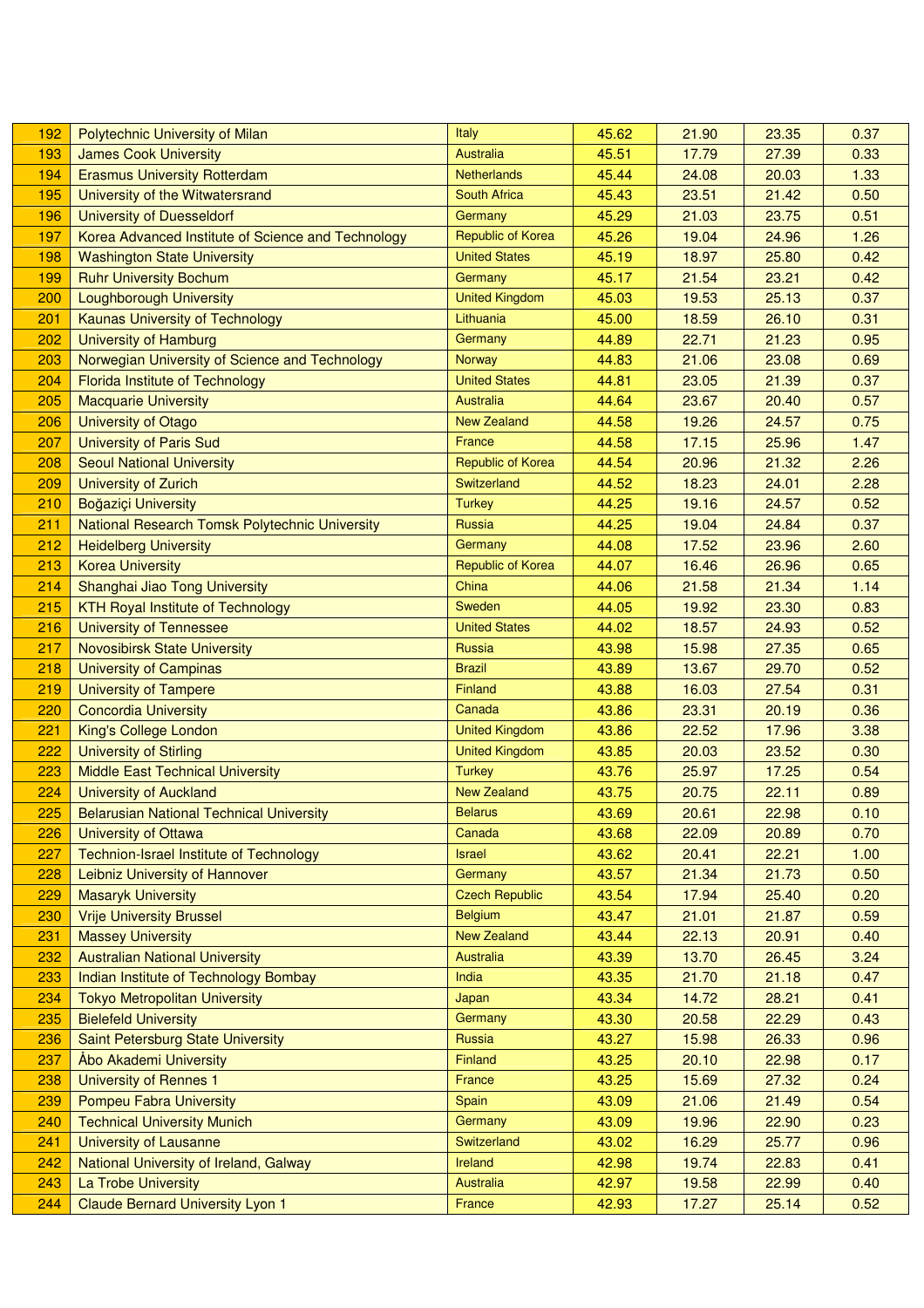| 245 | University of California, Riverside            | <b>United States</b>     | 42.90 | 20.26 | 21.93 | 0.71 |
|-----|------------------------------------------------|--------------------------|-------|-------|-------|------|
| 246 | Hong Kong University of Science and Technology | Hong Kong, China         | 42.87 | 25.05 | 16.47 | 1.35 |
| 247 | <b>Aalborg University</b>                      | <b>Denmark</b>           | 42.83 | 16.64 | 25.70 | 0.49 |
| 248 | <b>Emory University</b>                        | <b>United States</b>     | 42.79 | 19.93 | 21.58 | 1.28 |
| 249 | <b>Hiroshima University</b>                    | Japan                    | 42.76 | 16.57 | 25.84 | 0.35 |
| 250 | <b>New York University</b>                     | <b>United States</b>     | 42.75 | 21.21 | 18.30 | 3.24 |
| 251 | Indian Institute of Technology Kanpur          | India                    | 42.74 | 23.51 | 18.84 | 0.39 |
| 252 | Johannes Gutenberg University Mainz            | Germany                  | 42.70 | 20.27 | 21.73 | 0.70 |
| 253 | <b>University of Barcelona</b>                 | Spain                    | 42.70 | 17.28 | 24.70 | 0.72 |
| 254 | <b>Arizona State University</b>                | <b>United States</b>     | 42.61 | 20.49 | 21.42 | 0.70 |
| 255 | <b>Georgia Regents University</b>              | <b>United States</b>     | 42.58 | 21.54 | 21.02 | 0.02 |
| 256 | Gubkin Russian State University of Oil and Gas | <b>Russia</b>            | 42.54 | 16.60 | 25.90 | 0.04 |
| 257 | <b>University of Sussex</b>                    | <b>United Kingdom</b>    | 42.51 | 16.58 | 24.96 | 0.97 |
| 258 | <b>Waseda University</b>                       | Japan                    | 42.45 | 18.85 | 23.19 | 0.41 |
| 259 | <b>Indiana University</b>                      | <b>United States</b>     | 42.44 | 19.31 | 22.37 | 0.76 |
| 260 | <b>University of Padua</b>                     | <b>Italy</b>             | 42.38 | 19.95 | 21.83 | 0.60 |
| 261 | <b>Hanyang University</b>                      | <b>Republic of Korea</b> | 42.31 | 15.66 | 26.18 | 0.47 |
| 262 | <b>University of Waikato</b>                   | <b>New Zealand</b>       | 42.31 | 19.81 | 22.03 | 0.47 |
| 263 | <b>University of Bologna</b>                   | Italy                    | 42.28 | 22.13 | 19.51 | 0.64 |
| 264 | <b>Ghent University</b>                        | <b>Belgium</b>           | 42.26 | 20.35 | 20.37 | 1.54 |
| 265 | <b>Lancaster University</b>                    | <b>United Kingdom</b>    | 42.25 | 20.12 | 21.49 | 0.64 |
| 266 | <b>Riga Technical University</b>               | Latvia                   | 42.25 | 17.62 | 24.50 | 0.13 |
| 267 | <b>Estonian University of Life Sciences</b>    | Estonia                  | 42.11 | 17.67 | 24.34 | 0.10 |
| 268 | <b>Hacettepe University</b>                    | <b>Turkey</b>            | 42.11 | 20.97 | 20.95 | 0.19 |
| 269 | <b>Kiel University</b>                         | Germany                  | 42.09 | 22.11 | 19.27 | 0.71 |
| 270 | Pohang University of Science and Technology    | <b>Republic of Korea</b> | 42.08 | 17.10 | 24.07 | 0.91 |
| 271 | <b>University of Liverpool</b>                 | <b>United Kingdom</b>    | 42.07 | 18.64 | 22.37 | 1.06 |
| 272 | <b>University of Canterbury</b>                | <b>New Zealand</b>       | 42.06 | 19.79 | 21.81 | 0.46 |
| 273 | <b>Peking University</b>                       | China                    | 41.97 | 17.99 | 22.28 | 1.70 |
| 274 | <b>Latvia University of Agriculture</b>        | Latvia                   | 41.92 | 18.50 | 23.40 | 0.02 |
| 275 | <b>Brno University of Technology</b>           | <b>Czech Republic</b>    | 41.84 | 17.75 | 23.92 | 0.17 |
| 276 | <b>University of Houston</b>                   | <b>United States</b>     | 41.76 | 24.75 | 16.56 | 0.45 |
| 277 | <b>University of Limerick</b>                  | Ireland                  | 41.75 | 20.77 | 20.76 | 0.22 |
| 278 | Justus Liebig University of Giessen            | Germany                  | 41.71 | 21.58 | 19.75 | 0.38 |
| 279 | <b>University of Graz</b>                      | <b>Austria</b>           | 41.61 | 21.48 | 19.68 | 0.45 |
| 280 | <b>Medical University of Vienna</b>            | Austria                  | 41.58 | 17.45 | 23.53 | 0.60 |
| 281 | <b>Chemnitz University of Technology</b>       | Germany                  | 41.53 | 19.05 | 22.09 | 0.39 |
| 282 | <b>University of Portsmouth</b>                | <b>United Kingdom</b>    | 41.49 | 19.85 | 21.33 | 0.31 |
| 283 | <b>Stockholm University</b>                    | Sweden                   | 41.46 | 18.80 | 21.47 | 1.19 |
| 284 | <b>University of Cologne</b>                   | Germany                  | 41.41 | 17.84 | 22.76 | 0.81 |
| 285 | <b>University of Reading</b>                   | <b>United Kingdom</b>    | 41.38 | 21.53 | 19.27 | 0.58 |
| 286 | <b>Keio University</b>                         | Japan                    | 41.32 | 15.44 | 25.24 | 0.64 |
| 287 | <b>Vilnius University</b>                      | Lithuania                | 41.31 | 17.64 | 23.34 | 0.33 |
| 288 | <b>Technical University Berlin</b>             | Germany                  | 41.30 | 17.04 | 23.46 | 0.80 |
| 289 | <b>University of Exeter</b>                    | <b>United Kingdom</b>    | 41.23 | 17.64 | 22.82 | 0.77 |
| 290 | <b>Corvinus University of Budapest</b>         | Hungary                  | 41.22 | 19.14 | 21.91 | 0.17 |
| 291 | <b>Deakin University</b>                       | <b>Australia</b>         | 41.17 | 18.14 | 22.46 | 0.57 |
| 292 | <b>University of Notre Dame</b>                | <b>United States</b>     | 41.15 | 21.33 | 19.02 | 0.80 |
| 293 | University of Leipzig                          | Germany                  | 41.14 | 19.08 | 21.45 | 0.61 |
| 294 | <b>Vienna University of Technology</b>         | <b>Austria</b>           | 41.13 | 19.54 | 21.12 | 0.47 |
| 295 | <b>University of Florida</b>                   | <b>United States</b>     | 41.10 | 20.72 | 18.96 | 1.42 |
| 296 | University of Gothenburg                       | Sweden                   | 40.97 | 18.63 | 21.44 | 0.90 |
| 297 | <b>University of Porto</b>                     | Portugal                 | 40.96 | 17.04 | 23.43 | 0.49 |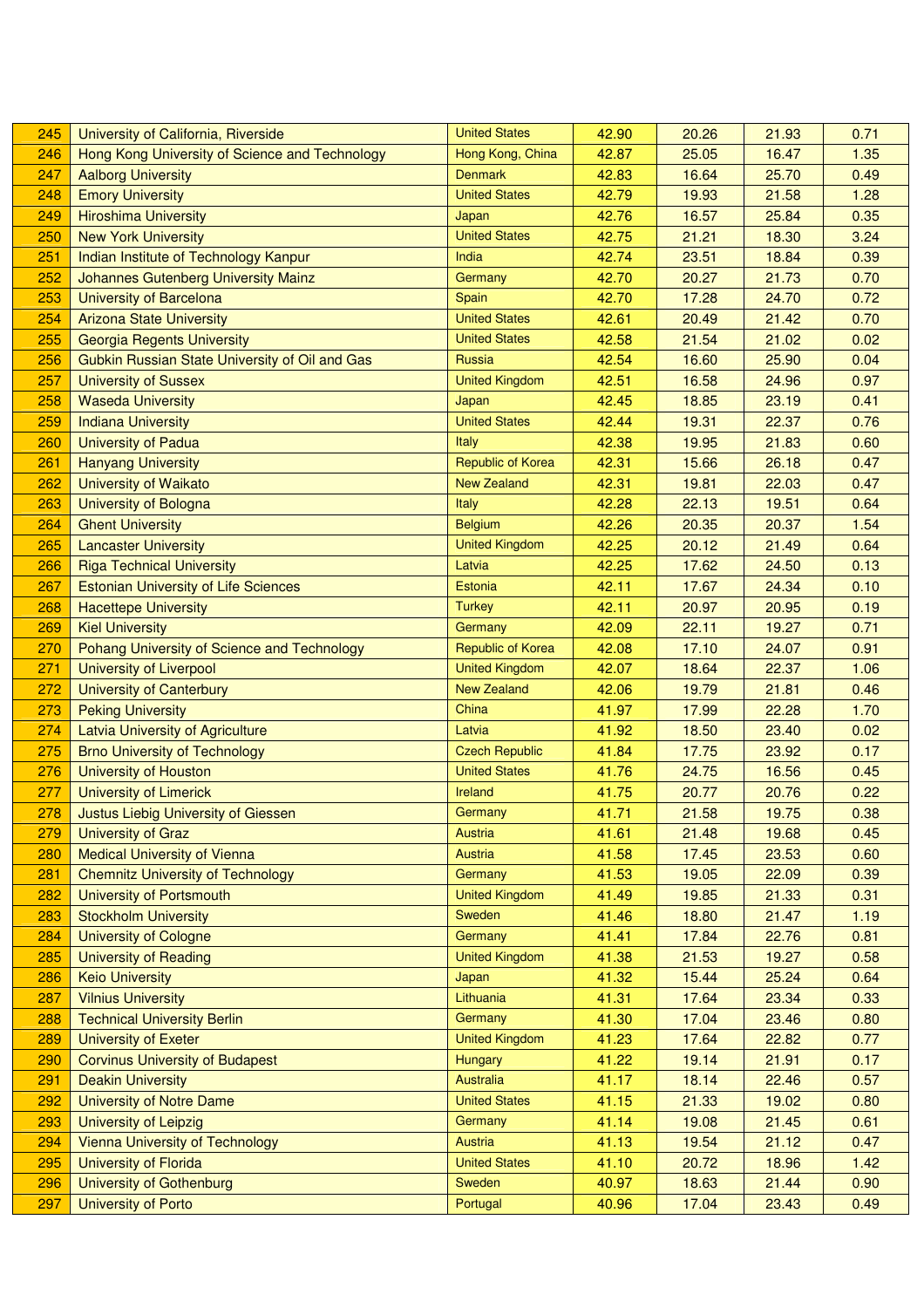| 298 | <b>University of Konstanz</b>                                      | Germany               | 40.94 | 17.97 | 22.45 | 0.52 |
|-----|--------------------------------------------------------------------|-----------------------|-------|-------|-------|------|
| 299 | University of Münster                                              | Germany               | 40.88 | 17.44 | 22.53 | 0.91 |
| 300 | University of Western Australia                                    | Australia             | 40.88 | 17.42 | 22.13 | 1.33 |
| 301 | Belarusian State University of Informatics and<br>Radioelectronics | <b>Belarus</b>        | 40.79 | 20.18 | 20.52 | 0.09 |
| 302 | <b>University of Antwerp</b>                                       | <b>Belgium</b>        | 40.78 | 20.21 | 19.84 | 0.73 |
| 303 | University of Duisburg-Essen                                       | Germany               | 40.78 | 19.28 | 21.15 | 0.35 |
| 304 | University of São Paulo                                            | <b>Brazil</b>         | 40.76 | 13.63 | 26.17 | 0.96 |
| 305 | University of New South Wales                                      | Australia             | 40.63 | 19.19 | 19.88 | 1.56 |
| 306 | <b>RMIT University</b>                                             | Australia             | 40.62 | 16.39 | 23.84 | 0.39 |
| 307 | <b>Lehigh University</b>                                           | <b>United States</b>  | 40.61 | 22.46 | 17.71 | 0.44 |
| 308 | <b>University of Tromso</b>                                        | Norway                | 40.59 | 16.96 | 23.34 | 0.29 |
| 309 | Indian Institute of Technology Roorkee                             | India                 | 40.47 | 18.94 | 21.23 | 0.30 |
| 310 | University of Texas at Dallas                                      | <b>United States</b>  | 40.46 | 22.28 | 17.74 | 0.44 |
| 311 | University of Innsbruck                                            | Austria               | 40.43 | 16.96 | 22.85 | 0.62 |
| 312 | <b>Istanbul University</b>                                         | <b>Turkey</b>         | 40.41 | 18.90 | 21.20 | 0.31 |
| 313 | <b>Warsaw University of Technology</b>                             | Poland                | 40.34 | 19.99 | 20.17 | 0.18 |
| 314 | <b>Jagiellonian University</b>                                     | Poland                | 40.31 | 19.05 | 20.82 | 0.44 |
| 315 | <b>University of Kent</b>                                          | <b>United Kingdom</b> | 40.21 | 18.77 | 21.18 | 0.26 |
| 316 | University of Iceland                                              | Iceland               | 40.20 | 22.16 | 17.60 | 0.44 |
| 317 | <b>Belarusian State University</b>                                 | <b>Belarus</b>        | 40.13 | 20.09 | 19.85 | 0.19 |
| 318 | Swinburne University of Technology                                 | <b>Australia</b>      | 40.08 | 19.23 | 20.47 | 0.38 |
| 319 | <b>Flinders University</b>                                         | Australia             | 39.81 | 21.16 | 18.26 | 0.39 |
| 320 | <b>University of Bonn</b>                                          | Germany               | 39.78 | 16.08 | 22.72 | 0.98 |
| 321 | University of Technology Sydney                                    | Australia             | 39.77 | 18.82 | 20.51 | 0.44 |
| 322 | University of Eastern Finland                                      | Finland               | 39.75 | 16.85 | 22.44 | 0.46 |
| 323 | <b>University of St Andrews</b>                                    | <b>United Kingdom</b> | 39.69 | 21.75 | 16.95 | 0.99 |
| 324 | <b>Ulyanovsk State University</b>                                  | Russia                | 39.64 | 19.14 | 20.45 | 0.05 |
| 325 | <b>Oregon State University</b>                                     | <b>United States</b>  | 39.58 | 23.22 | 15.77 | 0.59 |
| 326 | <b>University of Guelph</b>                                        | Canada                | 39.55 | 19.67 | 19.44 | 0.44 |
| 327 | <b>IT University of Copenhagen</b>                                 | <b>Denmark</b>        | 39.47 | 15.00 | 24.33 | 0.14 |
| 328 | <b>Okayama University</b>                                          | Japan                 | 39.40 | 15.62 | 23.51 | 0.27 |
| 329 | <b>City University of Hong Kong</b>                                | Hong Kong, China      | 39.33 | 20.13 | 18.44 | 0.76 |
| 330 | <b>Philipps-University of Marburg</b>                              | Germany               | 39.31 | 18.00 | 20.82 | 0.49 |
| 331 | <b>Hebrew University of Jerusalem</b>                              | Israel                | 39.30 | 23.50 | 14.62 | 1.18 |
| 332 | <b>Technical University Braunschweig</b>                           | Germany               | 39.30 | 15.06 | 23.70 | 0.54 |
| 333 | <b>Federal University of Minas Gerais</b>                          | <b>Brazil</b>         | 39.29 | 15.86 | 23.15 | 0.28 |
| 334 | Rīga Stradiņš University                                           | Latvia                | 39.21 | 15.76 | 23.42 | 0.03 |
| 335 | <b>University of Strasbourg</b>                                    | France                | 39.12 | 19.14 | 18.95 | 1.03 |
| 336 | Ludwig-Maximilians University of Munich                            | Germany               | 38.96 | 14.79 | 21.57 | 2.60 |
| 337 | Saint Petersburg State Polytechnical University                    | Russia                | 38.96 | 16.40 | 22.06 | 0.50 |
| 338 | <b>Stellenbosch University</b>                                     | South Africa          | 38.92 | 16.73 | 21.66 | 0.53 |
| 339 | <b>Voronezh State University</b>                                   | Russia                | 38.88 | 16.98 | 21.58 | 0.32 |
| 340 | <b>Complutense University of Madrid</b>                            | Spain                 | 38.77 | 19.56 | 18.47 | 0.74 |
| 341 | <b>University of Bremen</b>                                        | Germany               | 38.65 | 17.31 | 20.92 | 0.42 |
| 342 | Kalashnikov Izhevsk State Technical University                     | Russia                | 38.64 | 19.14 | 19.48 | 0.02 |
| 343 | <b>Northeastern University</b>                                     | <b>United States</b>  | 38.64 | 21.30 | 16.87 | 0.47 |
| 344 | <b>Tampere University of Technology</b>                            | Finland               | 38.46 | 16.91 | 21.28 | 0.27 |
| 345 | <b>Umeå University</b>                                             | Sweden                | 38.44 | 19.01 | 18.79 | 0.64 |
| 346 | Joseph Fourier University                                          | France                | 38.40 | 13.61 | 23.86 | 0.93 |
| 347 | <b>Tallinn University</b>                                          | Estonia               | 38.29 | 16.49 | 21.66 | 0.14 |
| 348 | University of South Australia                                      | Australia             | 38.16 | 20.77 | 16.88 | 0.51 |
| 349 | <b>Curtin University of Technology</b>                             | Australia             | 38.14 | 20.90 | 16.77 | 0.47 |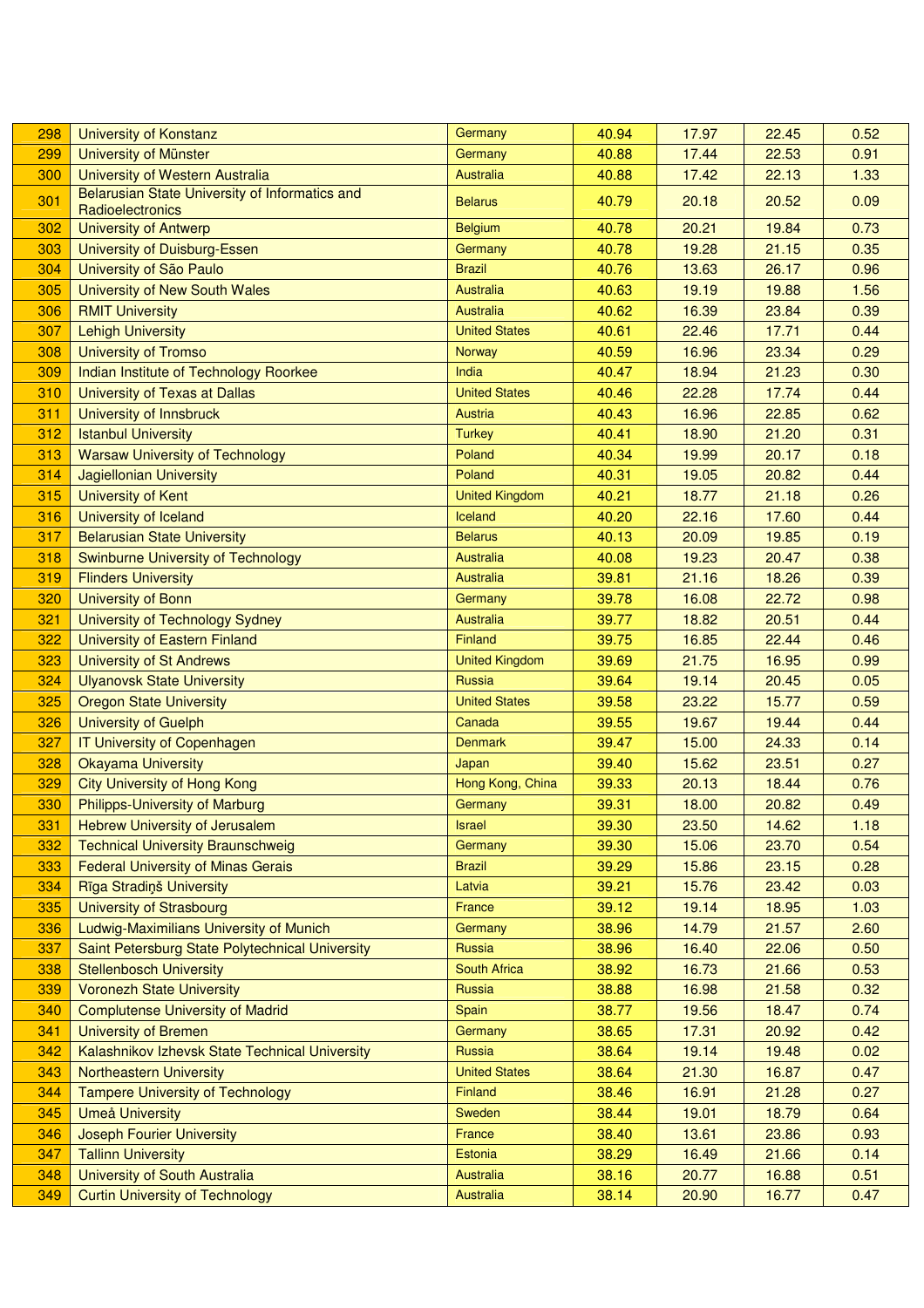| 350 | <b>Saratov State University</b>                          | <b>Russia</b>         | 38.11 | 17.38 | 20.63 | 0.10 |
|-----|----------------------------------------------------------|-----------------------|-------|-------|-------|------|
| 351 | University of Wollongong                                 | <b>Australia</b>      | 38.11 | 17.56 | 20.05 | 0.50 |
| 352 | <b>Linkoping University</b>                              | Sweden                | 38.10 | 16.24 | 21.35 | 0.51 |
| 353 | <b>Carleton University</b>                               | Canada                | 38.09 | 22.69 | 15.02 | 0.38 |
| 354 | <b>University of Montreal</b>                            | Canada                | 37.94 | 17.72 | 18.75 | 1.47 |
| 355 | <b>University of Leeds</b>                               | <b>United Kingdom</b> | 37.87 | 21.13 | 15.64 | 1.10 |
| 356 | <b>Stony Brook University</b>                            | <b>United States</b>  | 37.84 | 19.53 | 17.72 | 0.59 |
| 357 | <b>Grodno State Medical University</b>                   | <b>Belarus</b>        | 37.75 | 16.38 | 21.28 | 0.09 |
| 358 | <b>Kemerovo State University</b>                         | Russia                | 37.74 | 13.80 | 23.87 | 0.07 |
| 359 | <b>University of Szeged</b>                              | Hungary               | 37.74 | 17.01 | 20.49 | 0.24 |
| 360 | Paris-Sorbonne University (Paris IV)                     | France                | 37.60 | 15.04 | 22.04 | 0.52 |
| 361 | <b>Friedrich Schiller University Jena</b>                | Germany               | 37.58 | 15.85 | 21.32 | 0.41 |
| 362 | <b>University of Wyoming</b>                             | <b>United States</b>  | 37.47 | 20.54 | 16.58 | 0.35 |
| 363 | Royal Holloway, University of London                     | <b>United Kingdom</b> | 37.29 | 22.92 | 13.54 | 0.83 |
| 364 | University of Québec in Montréal                         | Canada                | 37.26 | 14.45 | 22.27 | 0.54 |
| 365 | <b>Siberian Federal University</b>                       | Russia                | 37.07 | 14.42 | 22.59 | 0.06 |
| 366 | <b>Ural Federal University</b>                           | Russia                | 37.06 | 15.06 | 21.58 | 0.42 |
| 367 | Moscow Aviation Institute (National Research University) | Russia                | 37.05 | 15.39 | 21.62 | 0.04 |
| 368 | National Technical University of Athens                  | Greece                | 36.73 | 15.21 | 21.30 | 0.22 |
| 369 | Pavol Jozef Šafárik University                           | Slovakia              | 36.73 | 15.90 | 20.77 | 0.06 |
| 370 | <b>Cardiff University</b>                                | <b>United Kingdom</b> | 36.71 | 20.64 | 15.23 | 0.84 |
| 371 | National Research University Higher School of Economics  | Russia                | 36.71 | 14.90 | 21.37 | 0.44 |
| 372 | <b>University of Vienna</b>                              | Austria               | 36.69 | 18.66 | 17.09 | 0.94 |
| 373 | <b>College of William &amp; Mary</b>                     | <b>United States</b>  | 36.59 | 19.85 | 16.29 | 0.45 |
| 374 | Queensland University of Technology                      | <b>Australia</b>      | 36.48 | 16.88 | 19.00 | 0.60 |
| 375 | University of Oklahoma                                   | <b>United States</b>  | 36.41 | 17.22 | 18.77 | 0.42 |
| 376 | University of Paris Descartes - Paris 5                  | France                | 36.33 | 15.68 | 19.89 | 0.76 |
| 377 | <b>University of Milan</b>                               | <b>Italy</b>          | 36.24 | 19.21 | 16.32 | 0.71 |
| 378 | Wageningen University and Research Centre                | Netherlands           | 36.15 | 15.53 | 19.33 | 1.29 |
| 379 | <b>Aalto University</b>                                  | Finland               | 36.14 | 21.50 | 13.50 | 1.14 |
| 380 | <b>University of Warsaw</b>                              | Poland                | 36.08 | 13.06 | 22.56 | 0.46 |
| 381 | <b>Belarusian State Pedagogical University</b>           | <b>Belarus</b>        | 36.07 | 18.06 | 17.91 | 0.10 |
| 382 | <b>Akdeniz University</b>                                | <b>Turkey</b>         | 35.96 | 19.32 | 16.57 | 0.07 |
| 383 | <b>University of Cape Town</b>                           | <b>South Africa</b>   | 35.83 | 25.59 | 9.54  | 0.70 |
| 384 | University of Waterloo                                   | Canada                | 35.69 | 18.60 | 16.31 | 0.78 |
| 385 | University of Aberdeen, King's College                   | <b>United Kingdom</b> | 35.68 | 18.82 | 16.10 | 0.76 |
| 386 | Queen Mary, University of London                         | <b>United Kingdom</b> | 35.66 | 18.26 | 16.48 | 0.92 |
| 387 | <b>University of Newcastle</b>                           | <b>Australia</b>      | 35.18 | 20.21 | 14.48 | 0.49 |
| 388 | <b>George Washington University</b>                      | <b>United States</b>  | 35.07 | 23.63 | 10.88 | 0.56 |
| 389 | <b>Uludağ University</b>                                 | <b>Turkey</b>         | 35.02 | 18.80 | 16.14 | 0.08 |
| 390 | <b>University of Mannheim</b>                            | Germany               | 34.98 | 16.37 | 18.23 | 0.38 |
| 391 | <b>Vitebsk State Medical University</b>                  | <b>Belarus</b>        | 34.67 | 13.87 | 20.78 | 0.02 |
| 392 | Rensselaer Polytechnic Institute                         | <b>United States</b>  | 34.55 | 18.54 | 15.45 | 0.56 |
| 393 | <b>Murdoch University</b>                                | <b>Australia</b>      | 34.49 | 17.84 | 16.28 | 0.37 |
| 394 | <b>University of Oregon</b>                              | <b>United States</b>  | 34.42 | 20.01 | 14.04 | 0.37 |
| 395 | <b>VU University Amsterdam</b>                           | <b>Netherlands</b>    | 34.39 | 20.92 | 12.45 | 1.02 |
| 396 | <b>Beijing Normal University</b>                         | China                 | 34.28 | 18.10 | 15.61 | 0.57 |
| 397 | <b>University of York</b>                                | <b>United Kingdom</b> | 34.27 | 18.37 | 14.93 | 0.97 |
| 398 | <b>University of Pavia</b>                               | Italy                 | 34.16 | 16.11 | 17.65 | 0.40 |
| 399 | <b>Simon Fraser University</b>                           | Canada                | 34.15 | 21.94 | 11.58 | 0.63 |
| 400 | Polytechnic University of Valencia                       | Spain                 | 34.09 | 21.49 | 12.19 | 0.41 |
| 401 | <b>University of Basel</b>                               | Switzerland           | 34.08 | 16.32 | 16.26 | 1.50 |
| 402 | <b>University of Quebec</b>                              | Canada                | 33.82 | 15.52 | 17.91 | 0.39 |
|     |                                                          |                       |       |       |       |      |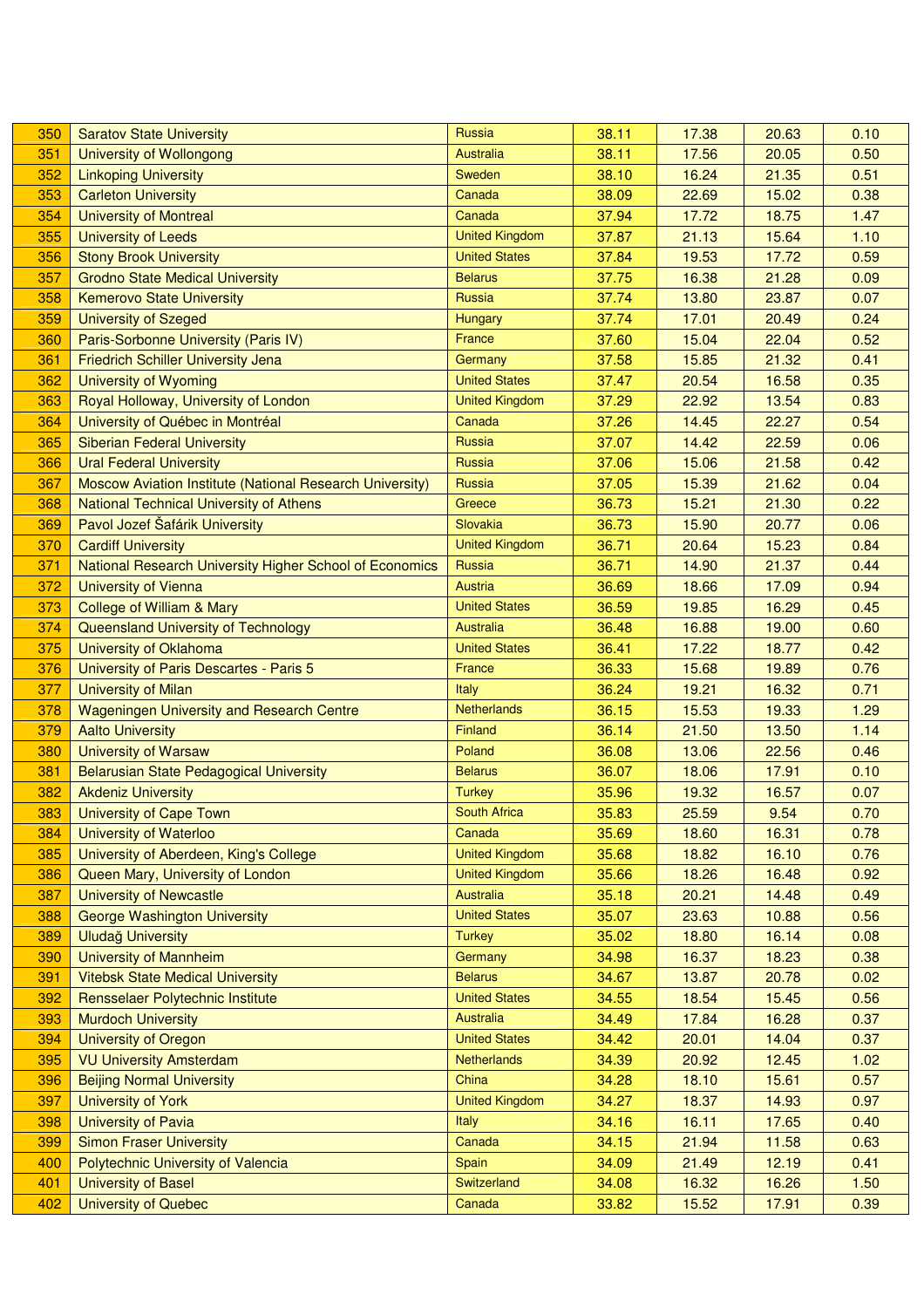| 403 | University of Strathclyde                          | <b>United Kingdom</b> | 33.69 | 23.54 | 9.78    | 0.37 |
|-----|----------------------------------------------------|-----------------------|-------|-------|---------|------|
| 404 | <b>Durham University</b>                           | <b>United Kingdom</b> | 33.68 | 18.85 | 13.76   | 1.07 |
| 405 | <b>University of Tsukuba</b>                       | Japan                 | 33.67 | 16.02 | 16.77   | 0.88 |
| 406 | King Fahd University of Petroleum                  | Saudi Arabia          | 33.51 | 19.77 | 13.33   | 0.41 |
| 407 | <b>Catholic University of Louvain</b>              | <b>Belgium</b>        | 33.39 | 22.95 | 9.36    | 1.08 |
| 408 | <b>Bilkent University</b>                          | <b>Turkey</b>         | 33.06 | 20.87 | 11.68   | 0.51 |
| 409 | <b>Memorial University of Newfoundland</b>         | Canada                | 32.91 | 17.22 | 15.50   | 0.19 |
| 410 | <b>Kyung Hee University</b>                        | Republic of Korea     | 32.80 | 16.48 | 16.00   | 0.32 |
| 411 | University of Saskatchewan                         | Canada                | 32.79 | 19.91 | 12.53   | 0.35 |
| 412 | <b>University of Bergen</b>                        | Norway                | 32.59 | 21.34 | 10.39   | 0.86 |
| 413 | <b>Laval University</b>                            | Canada                | 32.45 | 17.63 | 14.26   | 0.56 |
| 414 | University of Colorado Boulder                     | <b>United States</b>  | 32.23 | 18.68 | 12.32   | 1.23 |
| 415 | <b>Czech Technical University in Prague</b>        | <b>Czech Republic</b> | 32.17 | 13.78 | 18.15   | 0.24 |
| 416 | <b>Uppsala University</b>                          | Sweden                | 32.10 | 19.94 | 10.72   | 1.44 |
| 417 | <b>University of Twente</b>                        | <b>Netherlands</b>    | 32.02 | 20.53 | 10.78   | 0.71 |
| 418 | <b>University of Trento</b>                        | <b>Italy</b>          | 31.90 | 18.37 | 12.85   | 0.68 |
| 419 | Indian Institute of Technology Delhi               | India                 | 31.82 | 22.10 | 9.21    | 0.51 |
| 420 | Eötvös Loránd University                           | Hungary               | 31.75 | 14.85 | 16.63   | 0.27 |
| 421 | <b>Koç University</b>                              | <b>Turkey</b>         | 31.71 | 19.77 | 11.53   | 0.41 |
| 422 | <b>University of Bern</b>                          | Switzerland           | 31.70 | 18.26 | 12.40   | 1.04 |
| 423 | University of KwaZulu-Natal                        | <b>South Africa</b>   | 31.64 | 20.46 | 10.84   | 0.34 |
| 424 | <b>MGIMO University</b>                            | Russia                | 31.55 | 13.28 | 17.68   | 0.59 |
| 425 | <b>University of Birmingham</b>                    | <b>United Kingdom</b> | 31.50 | 22.93 | $7.44*$ | 1.13 |
| 426 | University of Paris Diderot - Paris 7              | France                | 31.13 | 18.12 | 12.11   | 0.90 |
| 427 | <b>University of Geneva</b>                        | Switzerland           | 31.11 | 16.31 | 13.10   | 1.70 |
| 428 | <b>King Abdulaziz University</b>                   | Saudi Arabia          | 31.02 | 19.22 | 11.45   | 0.35 |
| 429 | <b>Fudan University</b>                            | China                 | 30.82 | 17.02 | 12.49   | 1.31 |
| 430 | <b>Bauman Moscow State Technical University</b>    | Russia                | 30.76 | 16.15 | 13.94   | 0.67 |
| 431 | <b>University of Tasmania</b>                      | <b>Australia</b>      | 30.72 | 16.57 | 13.74   | 0.41 |
| 432 | Polytechnic University of Catalonia, BarcelonaTech | Spain                 | 30.70 | 18.64 | 11.46   | 0.60 |
| 433 | <b>University of Turin</b>                         | Italy                 | 30.64 | 20.86 | 9.26    | 0.52 |
| 434 | <b>Utrecht University</b>                          | <b>Netherlands</b>    | 30.62 | 18.30 | 10.08   | 2.24 |
| 435 | University of California, San Diego                | <b>United States</b>  | 30.61 | 22.09 | $5.41*$ | 3.11 |
| 436 | University of Manitoba                             | Canada                | 30.50 | 21.89 | $8.20*$ | 0.41 |
| 437 | <b>Kazan Federal University</b>                    | Russia                | 30.39 | 18.25 | 11.78   | 0.36 |
| 438 | <b>University of Minho</b>                         | Portugal              | 30.32 | 18.87 | 11.09   | 0.36 |
| 439 | University of Southampton                          | <b>United Kingdom</b> | 30.28 | 16.32 | 12.91   | 1.05 |
| 440 | <b>Vytautas Magnus university</b>                  | Lithuania             | 30.22 | 15.95 | 14.15   | 0.12 |
| 441 | Polytechnic University of Turin                    | Italy                 | 30.19 | 19.32 | 10.59   | 0.28 |
| 442 | <b>Queen's University Belfast</b>                  | <b>United Kingdom</b> | 30.06 | 21.00 | 8.49    | 0.57 |
| 443 | <b>Binghamton University</b>                       | <b>United States</b>  | 30.03 | 24.55 | $5.14*$ | 0.34 |
| 444 | <b>University of Dundee</b>                        | <b>United Kingdom</b> | 29.82 | 21.08 | $8.07*$ | 0.67 |
| 445 | <b>Wake Forest University</b>                      | <b>United States</b>  | 29.18 | 21.92 | $6.73*$ | 0.53 |
| 446 | <b>Drexel University</b>                           | <b>United States</b>  | 29.17 | 24.07 | $4.62*$ | 0.48 |
| 447 | <b>Bangor University</b>                           | <b>United Kingdom</b> | 29.11 | 18.12 | 10.58   | 0.41 |
| 448 | <b>Istanbul Technical University</b>               | <b>Turkey</b>         | 29.11 | 17.34 | 11.33   | 0.44 |
| 449 | <b>University of Bath</b>                          | <b>United Kingdom</b> | 29.07 | 21.49 | $7.03*$ | 0.55 |
| 450 | <b>University of Granada</b>                       | Spain                 | 28.93 | 19.62 | 8.91    | 0.40 |
| 451 | <b>University of Southern Denmark</b>              | <b>Denmark</b>        | 28.85 | 19.87 | 8.44    | 0.54 |
| 452 | <b>Charles Darwin University</b>                   | <b>Australia</b>      | 28.73 | 19.81 | 8.65    | 0.27 |
| 453 | <b>University of Crete</b>                         | Greece                | 28.52 | 17.23 | 10.99   | 0.30 |
| 454 | Aristotle University of Thessaloniki               | Greece                | 28.36 | 19.65 | 8.43    | 0.28 |
| 455 | <b>University Libre Brussels</b>                   | <b>Belgium</b>        | 28.34 | 16.77 | 10.70   | 0.87 |